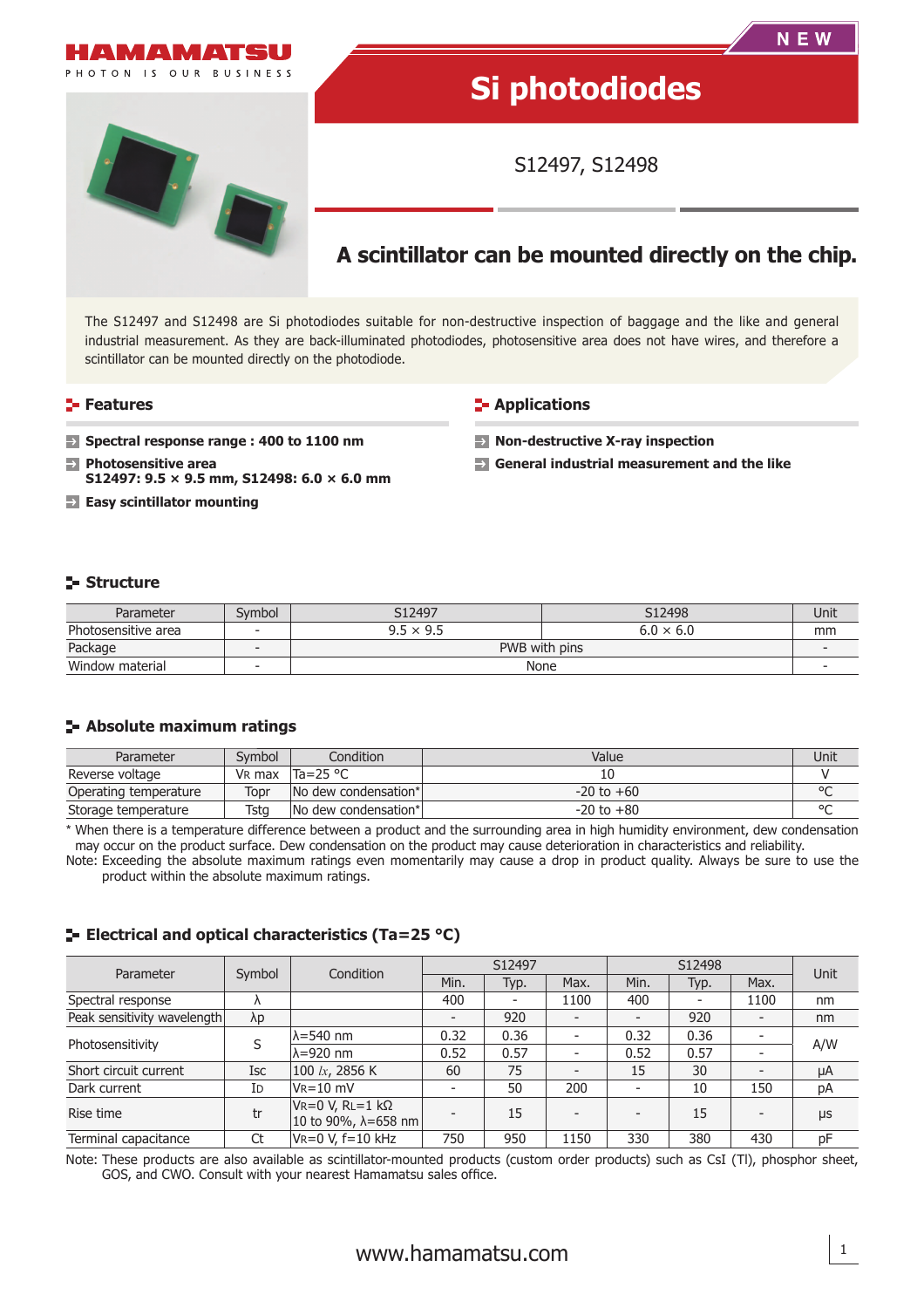# **Spectral response**



# **P** Dimensional outlines (unit: mm)





2